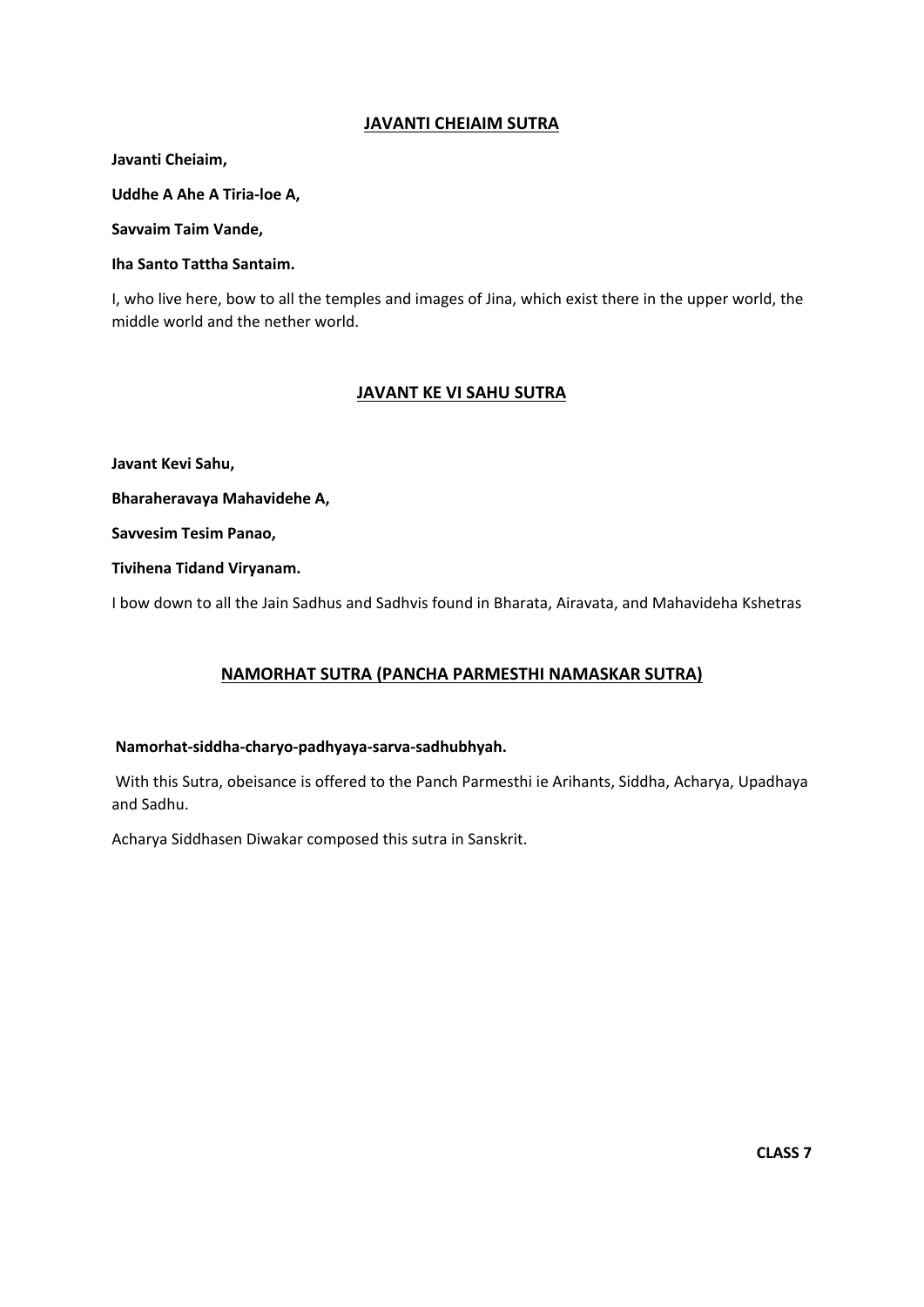## **JAIN HISTORY**

## **OUR GREAT LEADERS**

The Jain Shasan as prescribed by Bhagwan Mahavir has been brought to us by several great leaders. The first eight of these since the nirvana of Bhagwan Mahavir were as follows.

# 1. **Shree Sudharmaswami:**

He was the fifth of the eleven Ganadhars of Bhagwan Mahavir. He was a learned Brahmin Pandit before he took Diksha. He was a student of the Vedas and he had a question in his mind about the way the Vedas explained reincarnation. He believed that each species would be reincarnated into its own species e.g. humans could only be reborn as humans. Bhagwan explained the theory of karma to him and explained how a jiva could be born as any species depending on its karma. Bhagwan addressed his doubts. He was impressed and asked Bhagwan Mahavir to give him Diksha. He led the Jain Sangha after Bhagwan Mahavir's Nirvana. He attained Moksha in Vir savant 20.

2. **Shree Jambuswami:** Succeeded Shree Sudharmaswami.

Jambuswami was a citizen of Rajgruhi. When Shree Sudharmaswami arrived in Rajgruhi, Jambuswami heard his discourse and himself wanted to take Diksha. His parents however were insistent that he must marry. He agreed to get married only if he could then take Diksha straight after getting married. His marriage to eight brides went ahead. On the same night he remained detached and spoke to his eight wives about detachment and religion and the next day he and in total 527 persons were given Diksha by Shree Sudharmaswami.

3. **Shree Prabhavswami:** Succeeded Shree Jambuswami.

On the day Jambuswami got married, 500 thieves had come to burgle his house. They also heard him talk to his wives about detachment and themselves experienced detachment. All 500 thieves took Diksha at the same time as Jambu swami. The leader of the thieves was Shree Prabhavswami.

4. **Shree Shayyambhavsuriswarji:** Succeeded Shree Prabhavswami.

He was a Brahmin. He was about to perform a yagna and sacrifice animals. Before he started the yagna, two Jain monks who were followers of Shree Prabhavswami came to his house for Gochri (food).They urged him to stop practising a religion which advised animal sacrifices. They asked him to dig up the area where the yagna was going to be performed. Upon digging they found a pratimaji of Shree Shantinath. He was most impressed by the monks. And he decided to take Diksha. After that he also gave Diksha to his son Manak. When he realised that Manak had a very short life span left, he created the Dashvaikalik Sutras from the available shastras to teach him about Charitra Dharma. He then assisted his son in Samadhi Maran. The Dashvaikalik Sutras are still used today to teach Sadhus about their Dharma.

5. **Shree Yashobhadrasuriji Maharaj:** Succeeded Shree Shayyambhavsuriswarji.